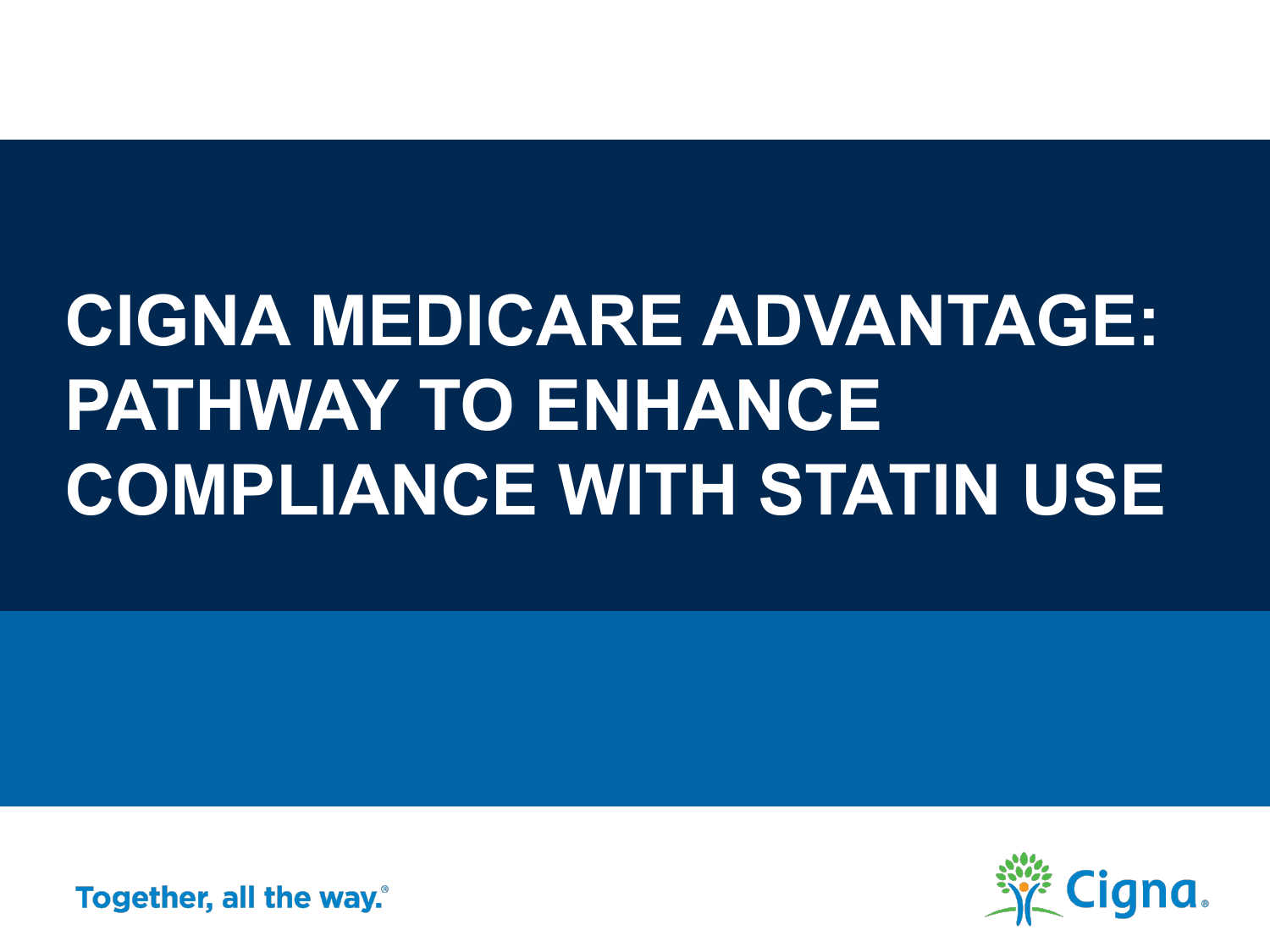### **Statin therapy and STARS**

#### **Why is statin use a Healthcare Effectiveness Data and Information Set (HEDIS®)** *and* **Part D STARS measure?**

For every 10,000,000 (NNT) Medicare beneficiaries at high risk receiving effective high intensity statin therapy:

Prevention of the following:\*

- 42,918 cardiovascular deaths
- 81,300 myocardial infarctions
- 138,888 composite cardiovascular outcomes

NNT = number needed to treat

\*Statins for Prevention of Cardiovascular Disease in Adults: Evidence Report and Systematic Review for the US Preventive Services Task Force. Agency for Healthcare Research and Quality, Chou R, Dana T, Blazina I, Daeges M, Jeanne TL JAMA, 316(19):2008-2024, 31 Oct 2016. Cited by: 75 articles | PMID: 27838722

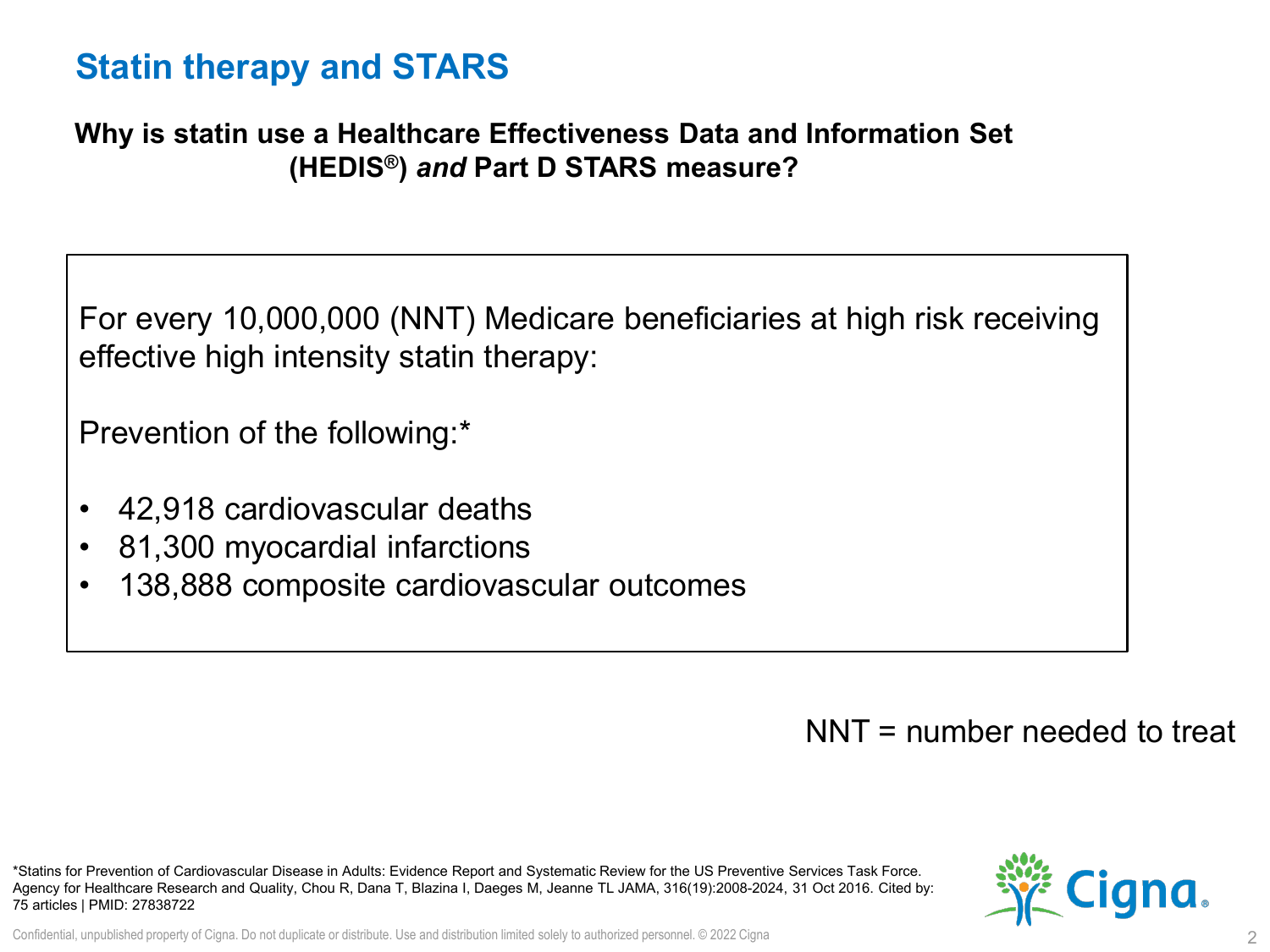# **Statin quality measures in STARs**

| <b>Statin Use in Patients with Diabetes (SUPD)</b>                                                                                                                                                                                                                                                                                                                                                                                                                                                                                                                                                                                                                                                                                       | <b>Statin Use in Patients with Cardiovascular</b><br><b>Disease (SPC)</b>                                                                                                                                                                                                                                                                                                                                                                                                                                                                                                                                                                                                                                                             |
|------------------------------------------------------------------------------------------------------------------------------------------------------------------------------------------------------------------------------------------------------------------------------------------------------------------------------------------------------------------------------------------------------------------------------------------------------------------------------------------------------------------------------------------------------------------------------------------------------------------------------------------------------------------------------------------------------------------------------------------|---------------------------------------------------------------------------------------------------------------------------------------------------------------------------------------------------------------------------------------------------------------------------------------------------------------------------------------------------------------------------------------------------------------------------------------------------------------------------------------------------------------------------------------------------------------------------------------------------------------------------------------------------------------------------------------------------------------------------------------|
| <b>Eligible:</b> Patients, ages 40-75, with two fills of<br>diabetic medication<br><b>Compliant:</b> Eligible patients with at least one<br>fill of a statin medication (any intensity) during<br>the measurement year<br><b>Exclusions:</b><br>ICD-10* coding for any of the following:<br>Liver disease including hepatitis, alcoholic<br>liver disease, toxic liver disease, hepatic<br>failure, hepatic fibrosis/sclerosis, cirrhosis**<br>Polycystic ovary syndrome (PCOS)<br>Prediabetes, abnormal blood glucose<br>$\bullet$<br>Pregnancy and lactation<br>$\bullet$<br>Rhabdomyolysis, myopathy, myositis,<br>$\bullet$<br>adverse effect of anti-hyperlipidemic drugs<br>End-stage renal disease (ESRD)<br>$\bullet$<br>Hospice | <b>Eligible:</b> Male patients, ages 21-75, and female<br>patients, ages 40-75, with clinical atherosclerotic<br>cardiovascular disease (ASCVD)<br><b>Compliant: Patients dispensed at least one high-</b><br>intensity or moderate-intensity statin during<br>measurement year<br><b>Exclusions:</b><br>ICD-10 coding for any of the following:<br>Pregnancy<br>$\bullet$<br>End-stage renal disease (ESRD)<br>$\bullet$<br><b>Cirrhosis</b><br>$\bullet$<br>Myalgia, myositis, myopathy, or<br>$\bullet$<br>rhabdomyolysis<br>Patients who had in vitro fertilization, or have<br>$\bullet$<br>taken clomiphene in the measurement year or<br>year prior<br>Patients 66 and older with frailty and advanced<br>$\bullet$<br>illness |

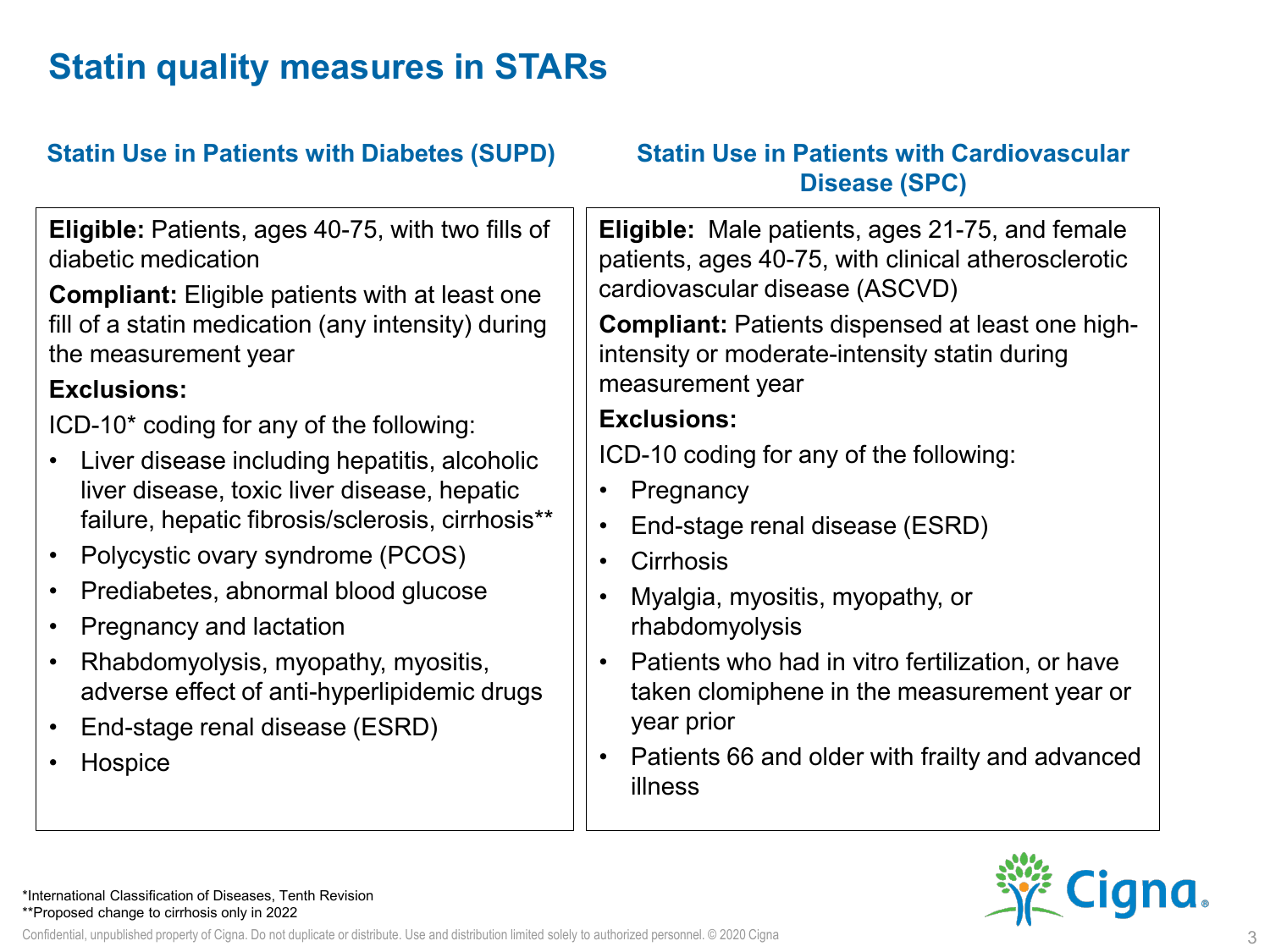# **Frequently asked questions about statin prescribing**

#### **Q: Is there an algorithm to help manage muscle pain in patients taking statins?**

Yes. The American College of Cardiology/American Heart Association (ACC/AHA) developed an algorithm for evaluating statin intolerance and safely reintroducing therapy [\(tools.acc.org/StatinIntolerance](https://tools.acc.org/StatinIntolerance/#!/))*.*

#### **Q: What are other considerations for managing statin intolerances?**

- Intolerance to one or more statins does not indicate intolerance to all statins.
- In addition to non-statin causes, onset of muscle symptoms in a patient who has previously tolerated statins can be caused by changes in their clinical status. Continue to consider secondary causes.
- Consider characteristics of each statin, such as metabolism, lipophilicity, and drug interactions when prescribing.

#### **Q: What alternative dosing regimens exist for statin use, and when should I use them?**

- It is preferable to use daily dosing of statins since they have been studied and proven to reduce clinical events.
- Alternate-day dosing may improve the tolerability of statins in patients experiencing myalgia, and can reasonably be tried in patients unable to tolerate daily statin therapy.
- Small studies have evaluated every-other-day dosing of atorvastatin, fluvastatin (40 mg), and rosuvastatin once weekly.
- Results suggest that to achieve similar LDL cholesterol lowering, the every-other-day dose needs to be on average twice that of the daily dose.
- As a best practice, consider re-prescribing with a new prescription that notes the new dosage to avoid patient confusion about the correct regimen.

#### **Q: Do statins cause myopathy?**

The ACC estimates that 10 to 20 patients in 10,000 are at risk for having muscle pain and weakness per year, which occurs symmetrically and proximally. When a patient does experience significant muscle toxicity with creatine kinase (CK) enzyme elevation, statin therapy should be discontinued. Once the patient's symptoms have resolved and CK level has returned to normal, the ACC recommends its Statin Intolerance Tool ([tools.acc.org/StatinIntolerance\)](https://tools.acc.org/StatinIntolerance/#!/) for management of statin intolerance.

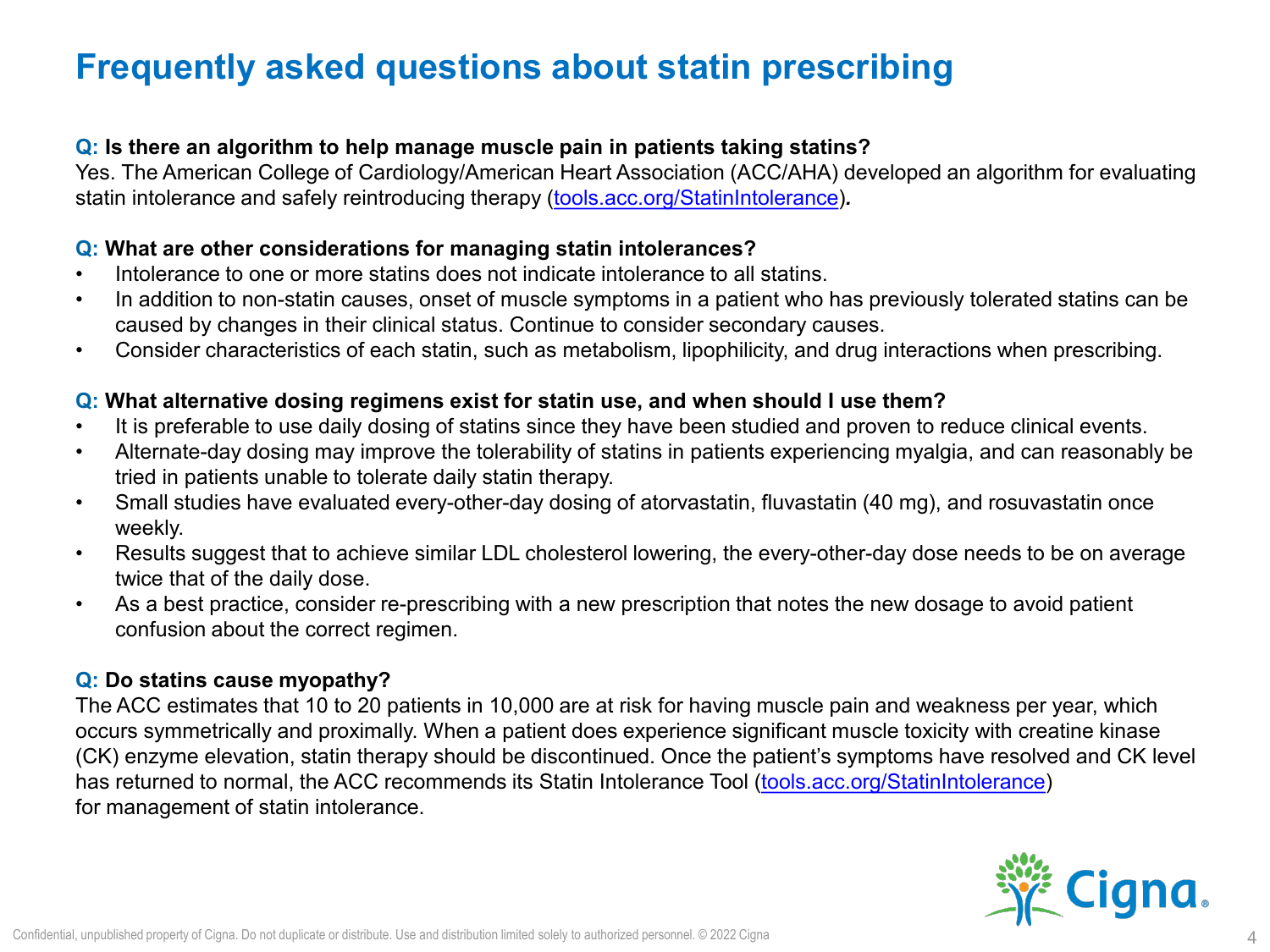# **Frequently asked questions about statin prescribing (continued)**

**Q: What statin medications does Cigna Medicare Advantage cover?** 

| <b>High-Intensity Statin Therapy</b>                                    | <b>Moderate-Intensity Statin Therapy</b>                                                                                                                                           | <b>Low-Intensity Statin Therapy</b>                                                                             |
|-------------------------------------------------------------------------|------------------------------------------------------------------------------------------------------------------------------------------------------------------------------------|-----------------------------------------------------------------------------------------------------------------|
| Daily dose lowers LDL-C by >50%, on avg.                                | Daily dose lowers LDL-C by 30%-50%, on avg.                                                                                                                                        | Daily dose lowers LDL-C by <30%, on avg.                                                                        |
| <b>TIER 1:</b> Atorvastatin 40 mg - 80 mg<br>Rosuvastatin 20 mg - 40 mg | TIER 1: Atorvastatin 10 mg - 20 mg<br>Simvastatin 20 mg - 40 mg<br>Pravastatin 40 mg - 80 mg<br>Rosuvastatin 5 mg - 10 mg<br>Lovastatin 40 mg<br><b>TIER 3:</b> Livalo 2 mg - 4 mg | <b>TIER 1:</b> Simvastatin 10 mg<br>Pravastatin 10 mg - 20 mg<br>Lovastatin 20 mg<br><b>TIER 3: Livalo 1 mg</b> |

**Q**: **What if a patient shows intolerance, but not contraindication, to a statin medication?**

Consider options such as:

- a different statin medication
- alternate-day dosing
- a coenzyme (CoQ10) supplement
- increased water intake

For detailed steps, use the ACC Statin Intolerance tool at [tools.acc.org/StatinIntolerance](http://tools.acc.org/StatinIntolerance).

#### **Q: Do statins dose need to be titrated?**

Preferably, start on the lowest dose and titrate up. If a patient complains of muscle discomfort, immediately monitor serum creatine kinase and if raised repeat after three days' rest. If still raised, then consider changing to a lower dose or another statin, but not simvastatin.

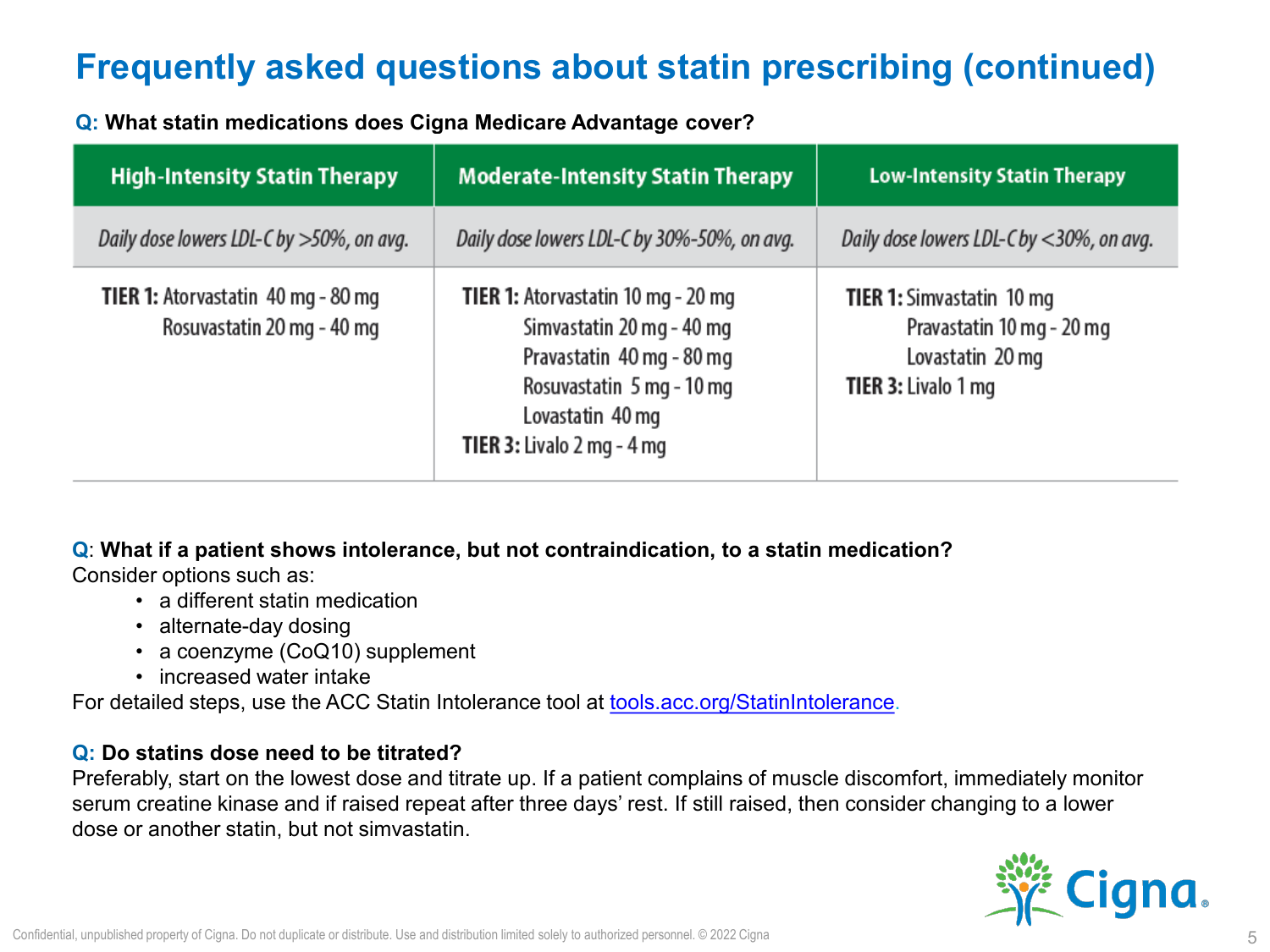### **Tolerance and intolerance of statin medication initiation**



Confidential, unpublished property of Cigna. Do not duplicate or distribute. Use and distribution limited solely to authorized personnel. © 2022 Cigna 6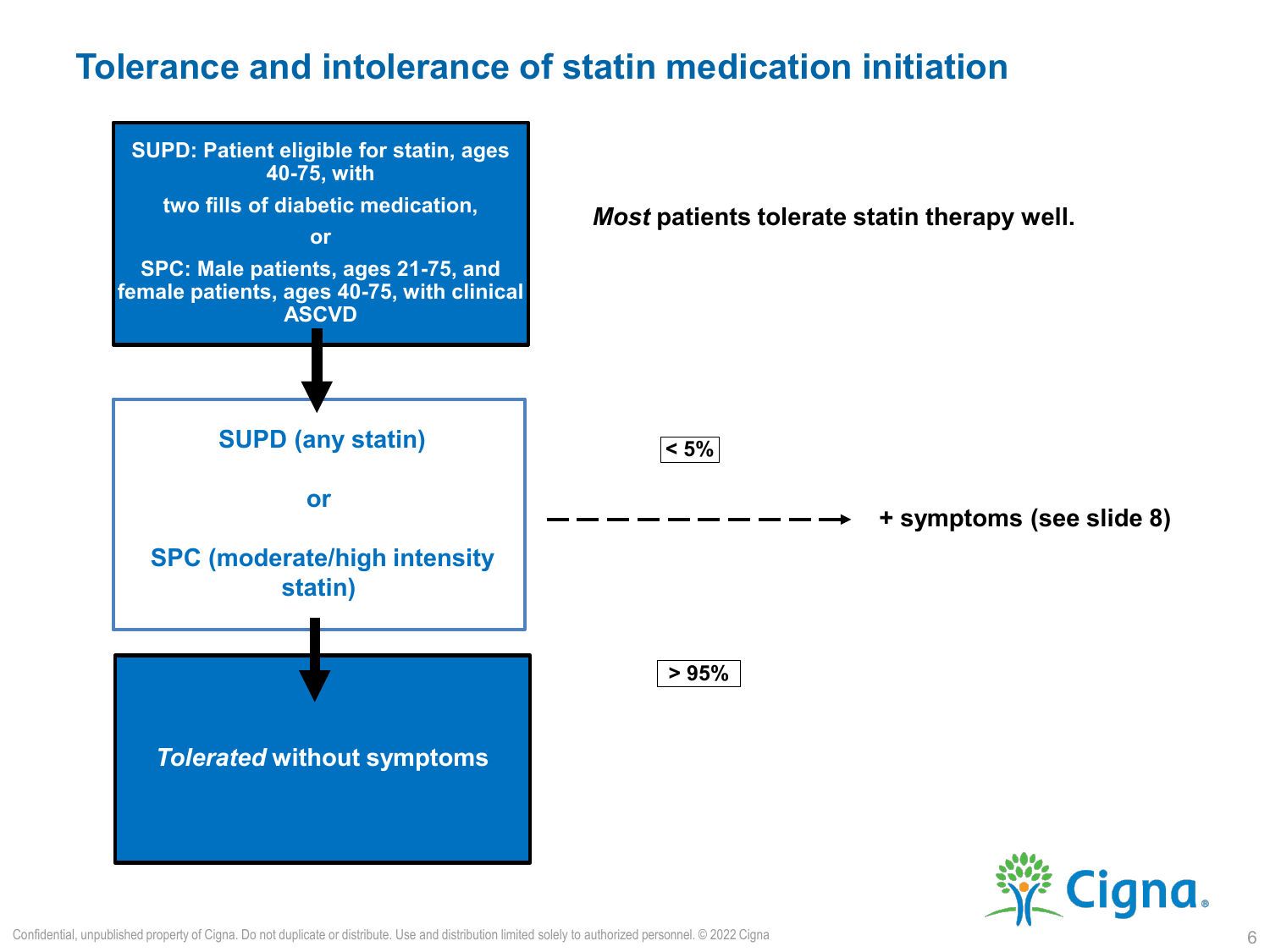### **Most common adverse effects of statins (3% to 5% of patients)**

- **Musculoskeletal:\*** autoimmune necrotizing myopathy, statin-associated (rare), compartment syndrome of lower leg, disorder of muscle, rhabdomyolysis, myopathy, myositis, muscle cramps, rupture of tendon, asthenia
- **Gastrointestinal:** abdominal pain, constipation, nausea, flatulence, dyspepsia
- **Neurologic:** headache
- **Respiratory:** upper respiratory infection, epistaxis, dyspnea, interstitial pulmonary disease
- **Hepatic:** cholestatic hepatitis, increased liver enzymes, jaundice, liver failure
- **Dermatologic**: skin rash, pruritus, urticaria
- **Endocrine and metabolic**: Increased gamma-glutamyl transferase
- **Otic**: tinnitus
- **Genitourinary**: cystitis (interstitial)

\*Enhanced susceptibility to statin-associated myopathy occurs in patients with hypothyroidism, acute or chronic renal failure, and obstructive liver disease.

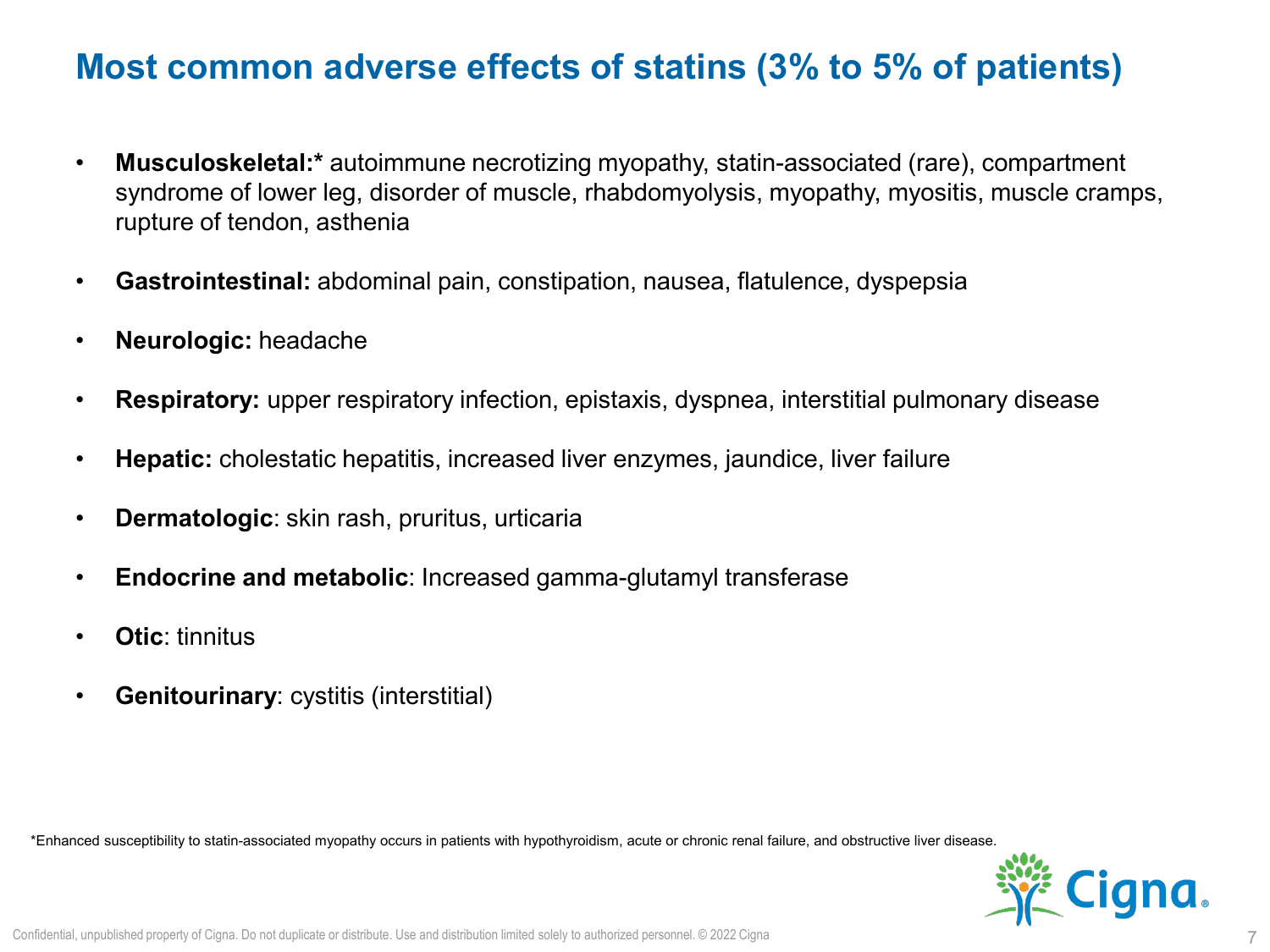### **Assessing the likelihood that the statin is causing the symptom**



**\*Monitor and manage symptoms back to baseline.**

**\*Evaluate the probability of statin induced musculoskeletal (MSK) symptoms (see slide 10).**

**\*Document the statin intolerance (see table).**



Confidential, unpublished property of Cigna. Do not duplicate or distribute. Use and distribution limited solely to authorized personnel. © 2022 Cigna 8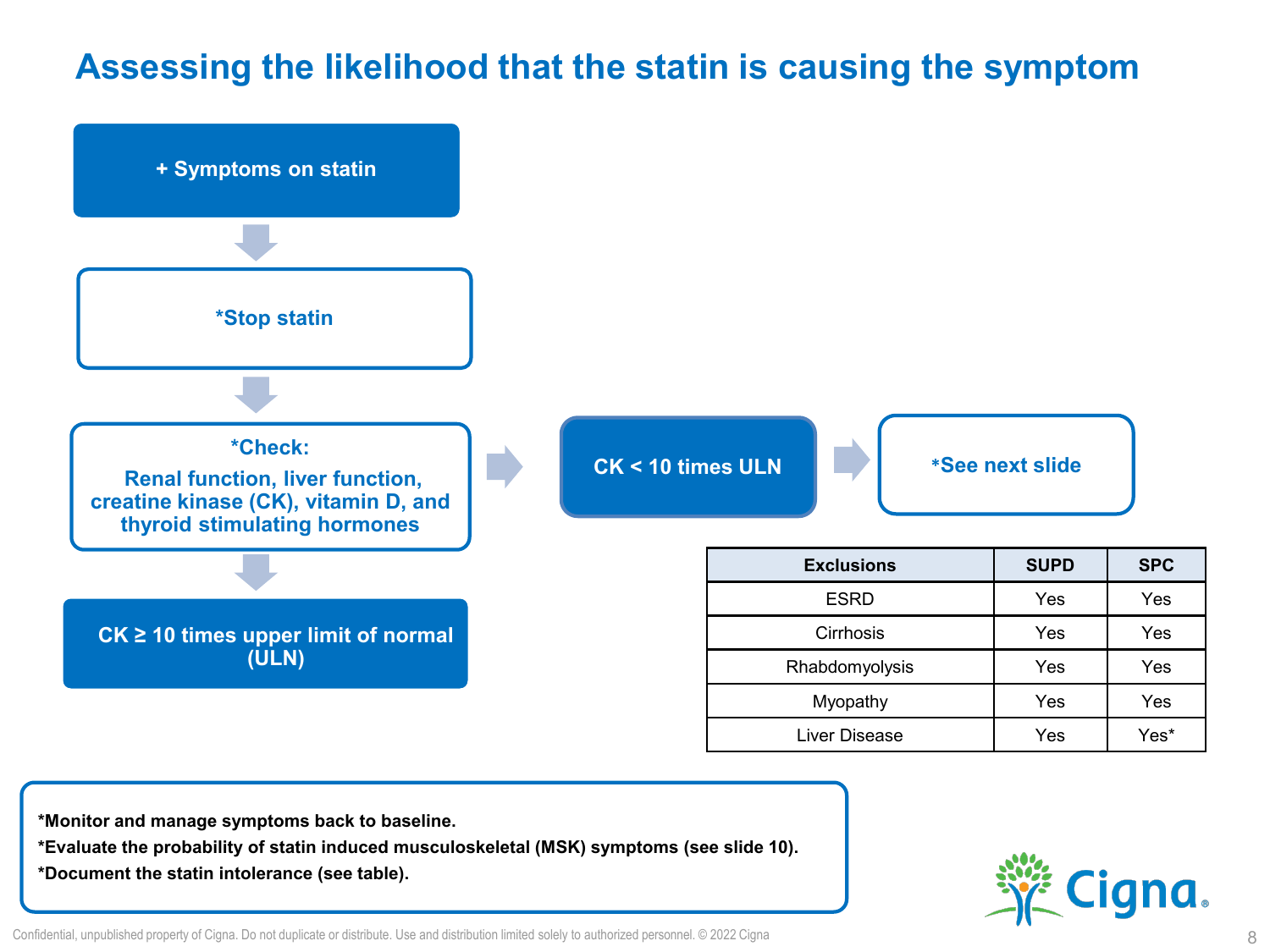# **Reintroduction of statin in patient with initial symptoms (CK < 10 times ULN)**

Stop statin, treat hypothyroidism and vitamin D deficiency if present, and manage musculoskeletal symptoms through resolution.



#### **If high intensity statin is required:**

- Consider every other day dosing with titration to desired LDL-C level
	- **Atorvastatin 10-20 mg**
	- **Rosuvastatin 5-10 mg**
- Consider addition of coenzyme Q10 (CoQ10) 30-250 mg/day to prevent myopathy
- Encourage fluid intake

#### **Note:**

- Rosuvastatin can be used in severe renal impairment and has less drug to drug interactions.
- **Prescriptions should reflect specific dosing recommendations. For example, rosuvastatin #45 alternate dose for 90 days, rosuvastatin #12 weekly dose for 90 days.**

#### **If low or moderate intensity statin is required:**

- Consider every other day dosing with titration to desired LDL-C level **Fluvastatin 40 mg**
- Consider daily dosing with titration to desired LDL-C level
	- **Pravastatin 10 mg**
	- **Fluvastatin 20 mg**
- Consider addition of coenzyme Q10 (CoQ10) 30-250 mg/day to prevent myopathy
- Encourage fluid intake

#### **Note:**

- Pravastatin can be used in severe liver impairment and has less drug to drug interactions.
- Fluvastatin can be used in severe renal impairment and has less drug to drug interactions.
- **Prescriptions should reflect specific dosing recommendations. For example, fluavstatin #45 alternate dose for 90 days.**

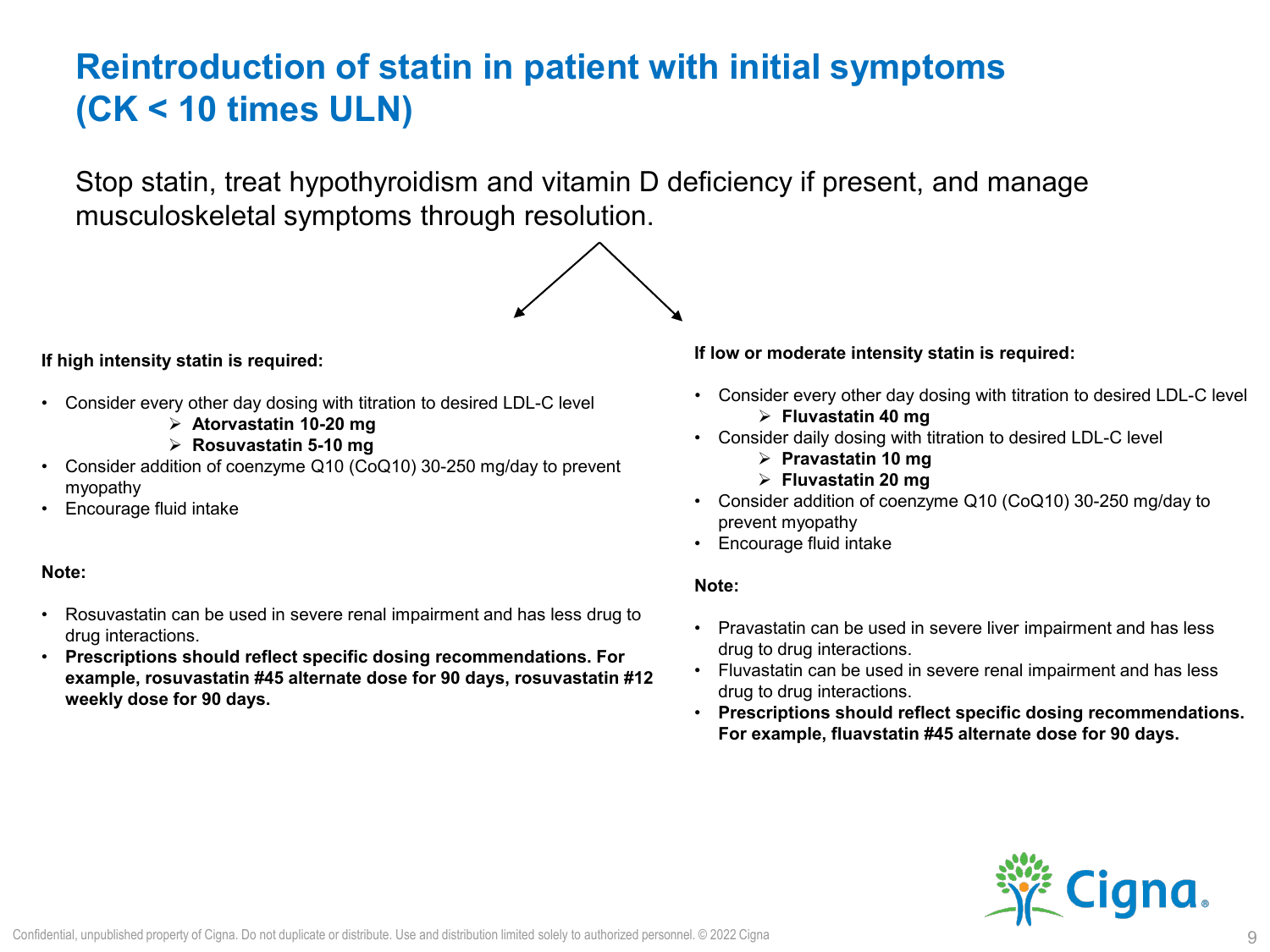# **Evaluating the probability of statin-induced musculoskeletal symptoms**

| <b>Parameter</b>                                       | <b>Points</b>  |  |
|--------------------------------------------------------|----------------|--|
| <b>Distribution</b>                                    |                |  |
| Symmetric hip or thigh aches                           | 3              |  |
| Symmetric calf or upper arm aches                      | $\overline{2}$ |  |
| Nonspecific, asymmetric or intermittent                | 1              |  |
| Transient during statin use                            | $\Omega$       |  |
| Timing of symptom onset                                |                |  |
| $\geq$ 2 days but < 4 weeks                            | 3              |  |
| 4-12 weeks                                             | $\overline{2}$ |  |
| > 12 weeks                                             | 1              |  |
| < 2 days                                               | $\Omega$       |  |
| Dechallenge                                            |                |  |
| Improves upon withdrawal in 2 days to < 2 weeks        | $\overline{2}$ |  |
| Improves upon withdrawal in 2-4 weeks                  | 1              |  |
| Does not improve upon withdrawal in > 4 weeks          | $\Omega$       |  |
| Asymptomatic after 1 day                               | $\Omega$       |  |
| Rechallenge                                            |                |  |
| Same symptoms recur in $\geq 2$ days but < 4 weeks     | 3              |  |
| Same symptoms recur in 4-12 weeks                      | 1              |  |
| Response to nonstatin lipid lowering therapy           |                |  |
| Same symptoms as with statin occur with nonstatin drug | -5             |  |

| <b>Probability of</b><br>statin induced<br>muscle symptoms | <b>Points</b> |
|------------------------------------------------------------|---------------|
| Probable                                                   | ≥ 9           |
| Possible                                                   | 7-8           |
| Unlikely                                                   | - 7           |

Mancini GB, Baker S, Bergeron J, et al. Diagnosis, prevention and management of statin adverse effects and intolerance: Canadian Consensus Working Group update. *Can J Cardiol* 2016;32:S35-65.

[Arden R. Barry,](https://www.ncbi.nlm.nih.gov/pubmed/?term=Barry%20AR%5BAuthor%5D&cauthor=true&cauthor_uid=29796131) BSc, BSc(Pharm), PharmD, ACPR, [Jessica E. Beach](https://www.ncbi.nlm.nih.gov/pubmed/?term=Beach%20JE%5BAuthor%5D&cauthor=true&cauthor_uid=29796131), BSc(Pharm), PharmD, ACPR, and [Glen J. Pearson,](https://www.ncbi.nlm.nih.gov/pubmed/?term=Pearson%20GJ%5BAuthor%5D&cauthor=true&cauthor_uid=29796131) BSc, BScPhm, PharmD, FCSHP, FCCS Prevention and management of statin adverse effects: A practical approach for pharmacists [Can Pharm J \(Ott\).](https://www.ncbi.nlm.nih.gov/pmc/articles/PMC5958441/) 2018 May-Jun; 151(3): 179–188



Confidential, unpublished property of Cigna. Do not duplicate or distribute. Use and distribution limited solely to authorized personnel. © 2022 Cigna 10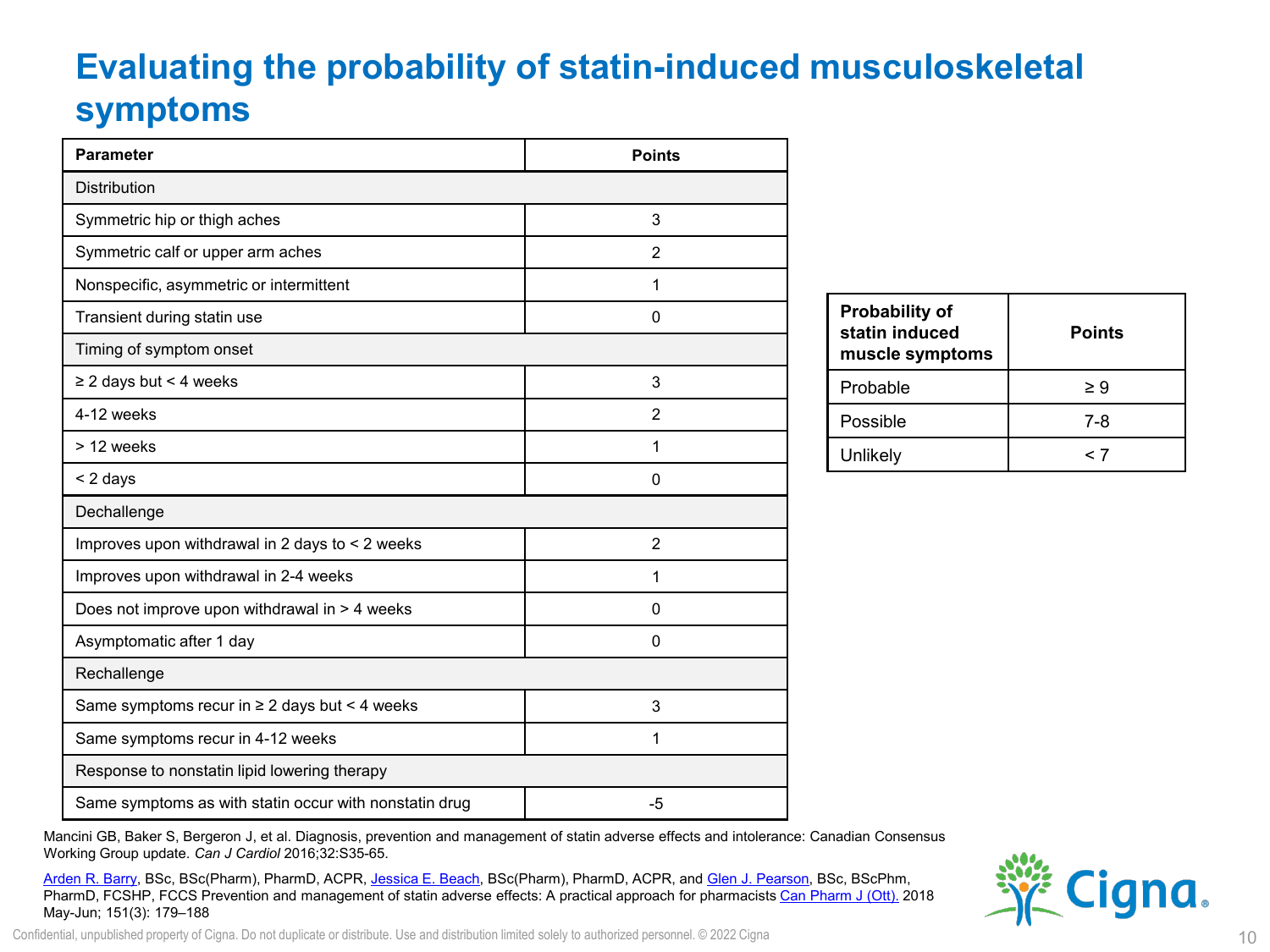### **References**

[1. Prevention and management of statin adverse effects: A practical](https://www.ncbi.nlm.nih.gov/pmc/articles/PMC5958441/) approach for pharmacists – CPJ/RPC (Canadian Pharmacists Journal)

2. [Statin muscle-related adverse events -](https://www.uptodate.com/contents/statin-muscle-related-adverse-events?search=statin&source=search_result&selectedTitle=4%7E141&usage_type=default&display_rank=2) UpToDate®